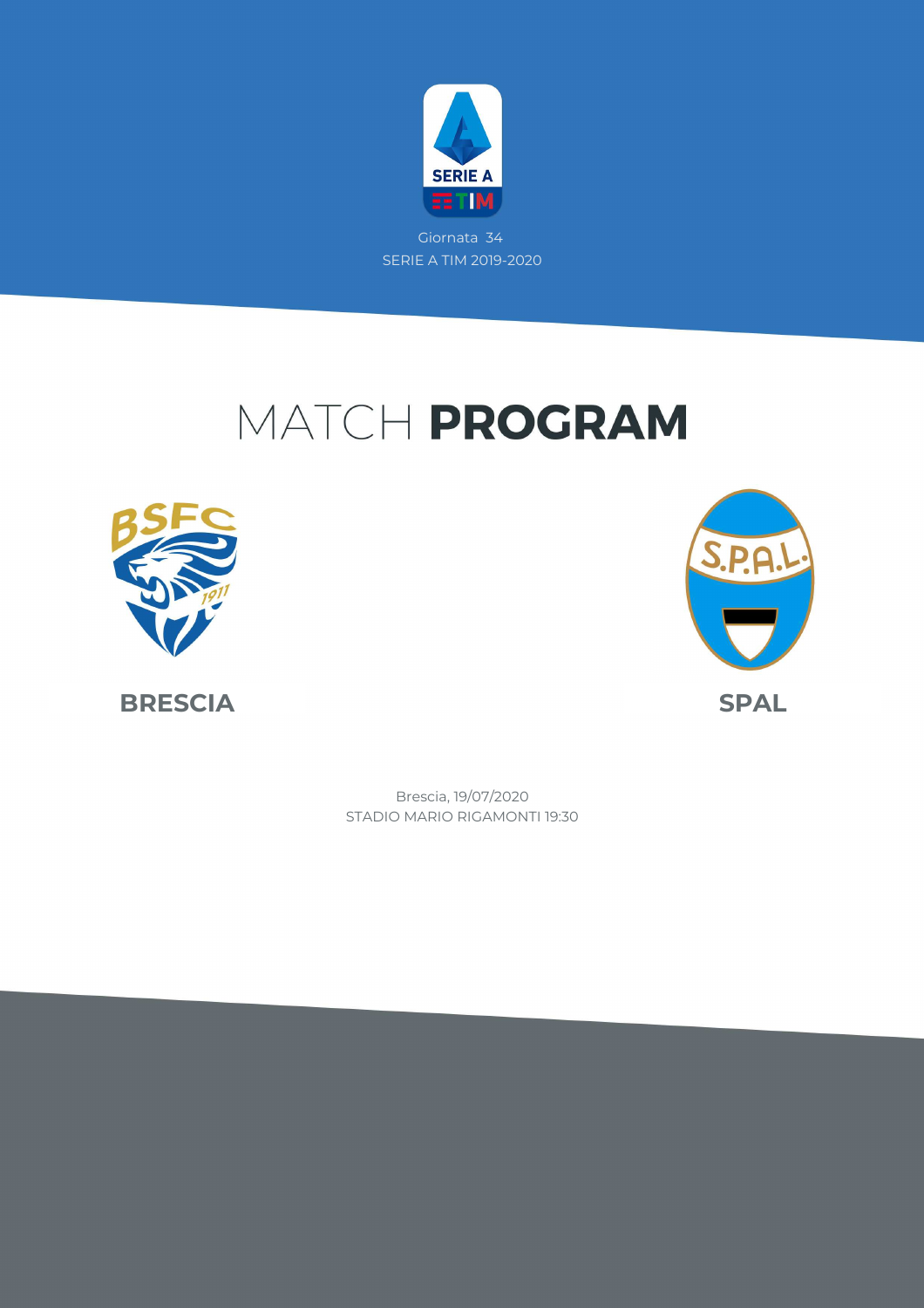



### **BRESCIA** vs SPAL

STADIO MARIO RIGAMONTI 19:30 Brescia, 19/07/2020



### **RISULTATI STAGIONALI**

| <b>TOTALI</b>         | <b>PTI</b> | <b>GIOC</b> | <b>VINTE</b>   | <b>NULLE</b> | <b>PERSE</b> | GF | <b>GS</b> | <b>DIFF.RETI</b>            |
|-----------------------|------------|-------------|----------------|--------------|--------------|----|-----------|-----------------------------|
| <b>BRESCIA</b>        | 21         | 33          | 5              | 6            | 22           | 30 | 70        | $-40$                       |
| <b>SPAL</b>           | 19         | 33          | 5              | 4            | 24           | 23 | 62        | $-39$                       |
| <b>CASA/TRASFERTA</b> | <b>PTI</b> | <b>GIOC</b> | <b>VINTE</b>   | <b>NULLE</b> | <b>PERSE</b> | GF | GS        | <b>MEDIA</b><br><b>GOAL</b> |
| <b>BRESCIA</b>        | 10         | 16          | $\overline{2}$ | 4            | 10           | 17 | 30        | 1.1                         |
| <b>SPAL</b>           | <b>10</b>  | 17          | 3              |              | 13           | 10 | 32        | 0.6                         |

### **ULTIMI PRECEDENTI**

| 2019-2015 \ G | <b>SPAL</b> | <b>BRESCIA</b>       |  |
|---------------|-------------|----------------------|--|
| 08/12/2019    |             | 9'(2°T) M. BALOTELLI |  |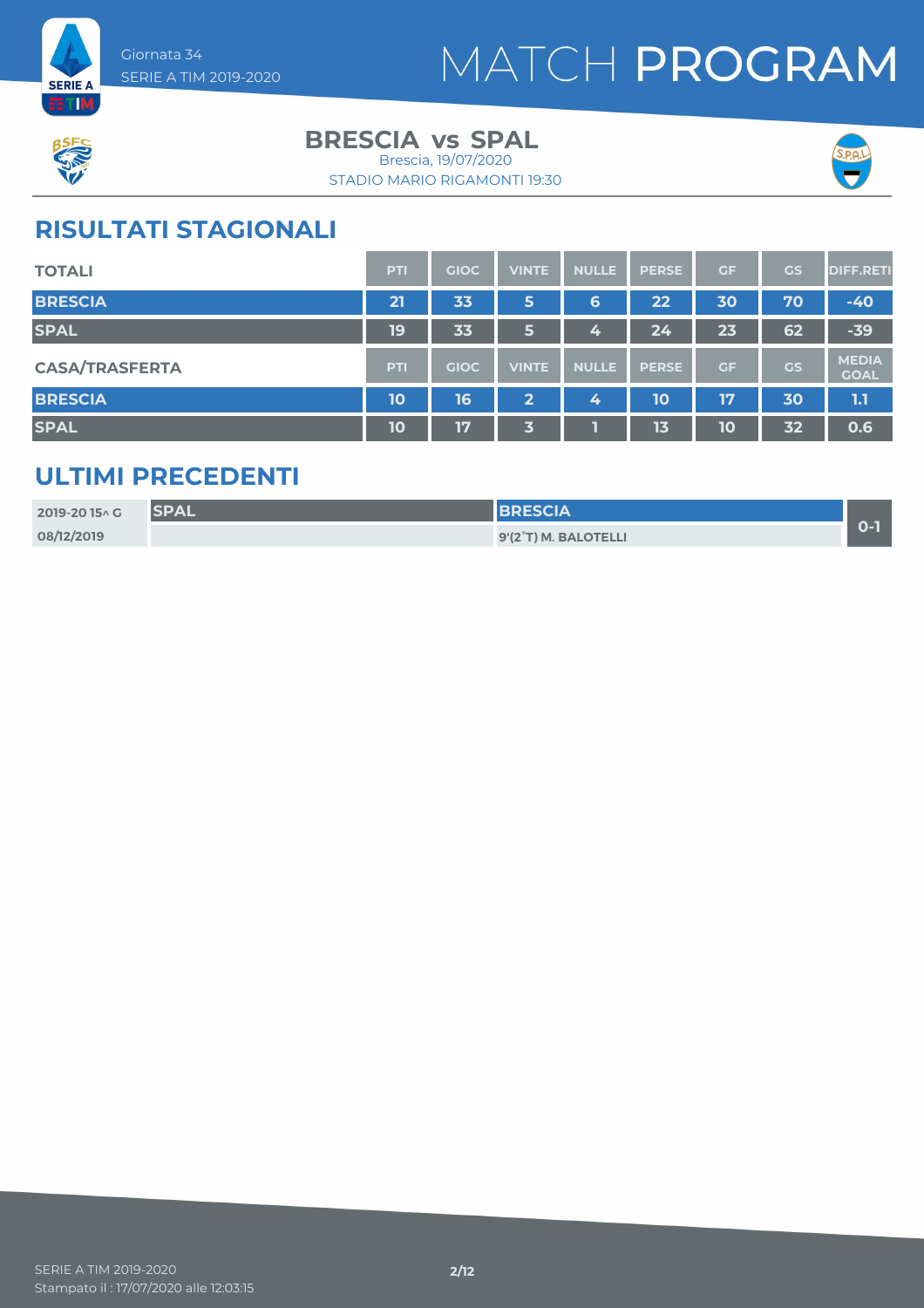



#### **BRESCIA** vs SPAL

STADIO MARIO RIGAMONTI 19:30 Brescia, 19/07/2020



### **ROSA DELLE SQUADRE**

| <b>BRESCIA</b>                            | <b>PRES. A</b>     | <b>GOL A</b>   | <b>GOL 2019-20</b> | <b>PRES. 2019-20</b> | MIN. 2019-20 |
|-------------------------------------------|--------------------|----------------|--------------------|----------------------|--------------|
| <b>PORTIERI</b>                           |                    |                |                    |                      |              |
| <b>1 JESSE JORONEN</b>                    | 27                 | 55             | 55                 | 27                   | 2615         |
| <b>12 LORENZO ANDRENACCI</b>              | $\overline{3}$     | 11             | 11                 | $\overline{3}$       | 274          |
| 22 ENRICO ALFONSO                         | 4                  | 4              | 4                  | 4                    | 297          |
| <b>33 DIEGO ABBRANDINI</b>                | $\mathbf 0$        | $\mathbf 0$    | $\mathbf 0$        | $\mathbf{O}$         | $\mathbf{O}$ |
| <b>DIFENSORI</b>                          |                    |                |                    |                      |              |
| 2 STEFANO SABELLI                         | 39                 | I.             | $\mathbf 0$        | 32                   | 3064         |
| <b>3 ALES MATEJU</b>                      | 26                 | $\mathbf 0$    | $\Omega$           | 26                   | 2340         |
| <b>5 DANIELE GASTALDELLO</b>              | 303                | 13             | $\mathbf 0$        | 4                    | 164          |
| <b>14 JHON CHANCELLOR</b>                 | 25                 | $\overline{3}$ | 3                  | 25                   | 2354         |
| <b>15 ANDREA CISTANA</b>                  | 21                 | L.             | L.                 | 21                   | 1978         |
| <b>BRUNO MARTELLA</b><br>26               | 80                 | $\mathbf{I}$   | $\mathbf 0$        | 21                   | 1233         |
| <b>ALESSANDRO SEMPRINI</b><br>29          | 7                  | L.             | ı                  | 7                    | 390          |
| <b>32 ANDREA PAPETTI</b>                  | 7                  | $\mathbf{I}$   | $\mathbf{I}$       | 7                    | 678          |
| <b>CENTROCAMPISTI</b>                     |                    |                |                    |                      |              |
| <b>4 SANDRO TONALI</b>                    | 30                 | L.             | I.                 | 30                   | 2732         |
| <b>6 EMANUELE NDOJ</b>                    | 16                 | $\mathbf 0$    | $\mathbf 0$        | 16                   | 557          |
| <b>7 NIKOLAS SPALEK</b>                   | 21                 | $\overline{2}$ | $\overline{2}$     | 21                   | 1383         |
| <b>8 JAROMIR ZMRHAL</b>                   | 16                 | $\mathbf 0$    | $\mathbf 0$        | 16                   | 742          |
| <b>16 ANDREA GHEZZI</b>                   | 4                  | $\mathbf 0$    | $\mathbf 0$        | 4                    | 48           |
| <b>MASSIMILIANO MANGRAVITI</b><br>19      | 10                 | $\mathbf 0$    | $\mathbf 0$        | 10                   | 762          |
| <b>SIMON SKRABB</b><br>23                 | $\overline{9}$     | $\mathbf 0$    | $\Omega$           | 9                    | 266          |
| <b>24 MATTIA VIVIANI</b>                  | 6                  | $\Omega$       | $\Omega$           | 6                    | 267          |
| <b>DIMITRI BISOLI</b><br>25               | 25                 | L.             | L.                 | 25                   | 2312         |
| <b>DANIELE DESSENA</b><br>27 <sub>2</sub> | 327                | 17             | $\mathbf 0$        | 20                   | 1606         |
| <b>31 BIRKIR BJARNASON</b>                | 50                 | $\overline{2}$ | $\mathbf 0$        | 12                   | 804          |
| <b>ATTACCANTI</b>                         |                    |                |                    |                      |              |
| 9 ALFREDO DONNARUMMA                      | 28                 | 7              | 7                  | 28                   | 1663         |
| <b>11 ERNESTO TORREGROSSA</b>             | 20                 | 6              | 6                  | 20                   | 1463         |
| <b>18 FLORIAN AYE'</b>                    | 18                 | $\mathbf 0$    | $\mathbf 0$        | 18                   | 1182         |
| <b>45 MARIO BALOTELLI</b>                 | 141                | 52             | 5                  | 19                   | 1500         |
| <b>STAFF TECNICO</b>                      |                    |                |                    |                      |              |
| <b>Allenatore</b>                         | <b>DIEGO LOPEZ</b> |                |                    |                      |              |

**Diffidato**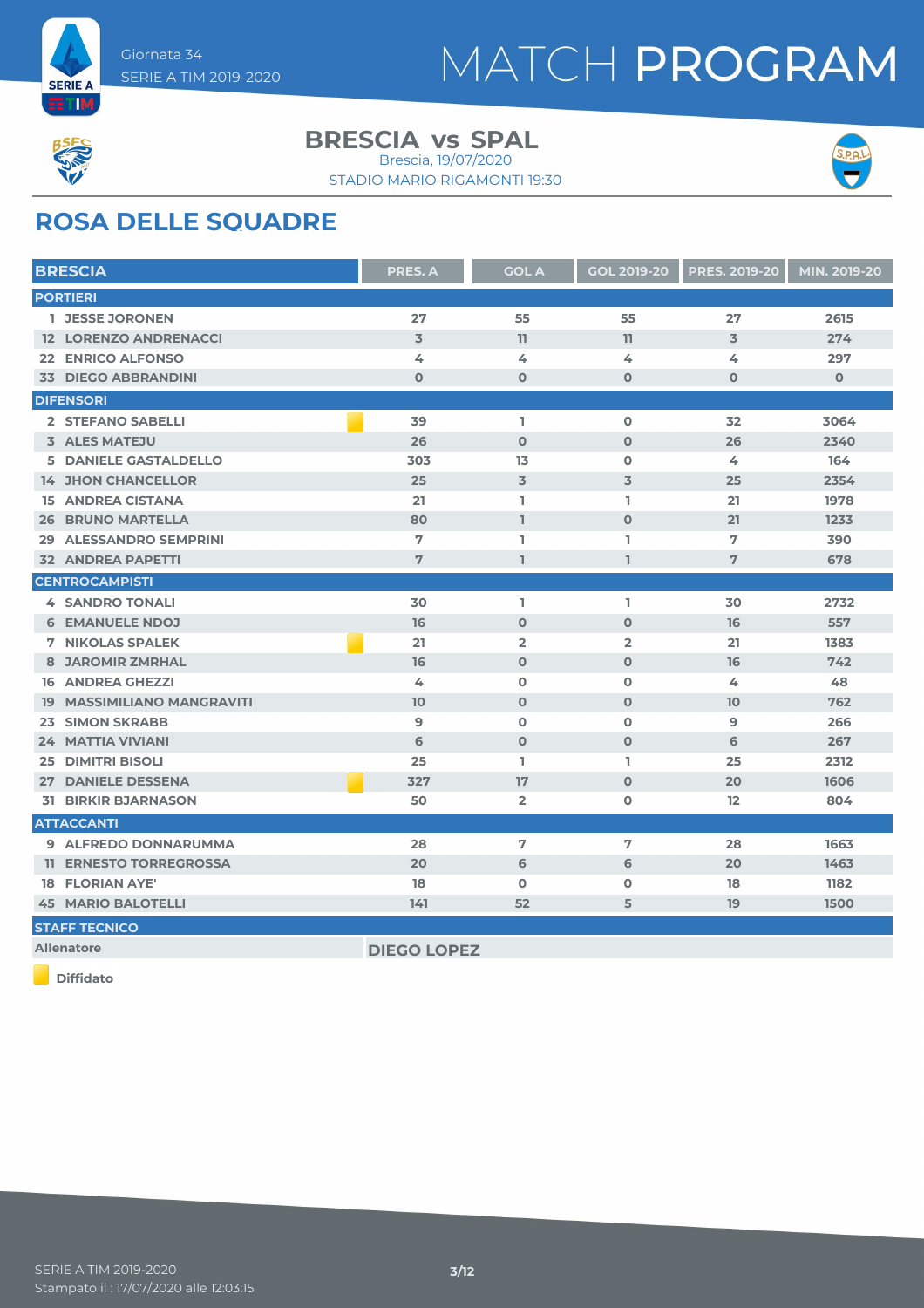



#### **BRESCIA** vs SPAL

STADIO MARIO RIGAMONTI 19:30 Brescia, 19/07/2020



**SPAL PRES. A COLA GOL 2019-20 PRES. 2019-20 MIN. 2019-20 PORTIERI DEMBA THIAM 0 0 0 0 0 KARLO LETICA 7 18 18 7 687 MARCO MENEGHETTI 0 0 0 0 0 ETRIT BERISHA 139 176 44 26 2521 DIFENSORI THIAGO CIONEK 106 1 0 26 2171 FRANCESCO VICARI 92 2 0 30 2744 27 FELIPE 375 14 0 14 983 NENAD TOMOVIC 247 3 0 20 1606 KEVIN BONIFAZI 48 4 2 15 1354 BARTOSZ SALAMON 62 0 0 3 74 PAOLO CANNISTRA 0 0 0 0 0 RICARDO FARCAS 0 0 0 0 0 ERVIN ZUKANOVIC 132 5 0 3 217 CENTROCAMPISTI MIRKO VALDIFIORI 115 0 0 20 1384 SIMONE MISSIROLI 288 12 1 31 2731 MATTIA VALOTI 84 9 3 24 1493 ALESSANDRO MURGIA 67 2 0 21 1565 ARKADIUSZ RECA 26 0 0 23 1872 BRYAN DABO 44 2 0 11 718 LUCAS CASTRO 191 21 2 22 1117 GABRIEL STREFEZZA 27 1 1 27 1937 JACOPO SALA 123 3 0 15 937 MARCO D'ALESSANDRO 136 5 0 10 537 ALTIN KRYEZIU 0 0 0 0 0 MOHAMED FARES 82 3 0 5 264 GEORGI TUNJOV 6 0 0 6 132 FEDERICO ZANCHETTA 0 0 0 0 0 RICCARDO MASTRILLI 0 0 0 0 0 ATTACCANTI SERGIO FLOCCARI 370 74 1 24 1045 FEDERICO DI FRANCESCO 90 9 2 16 1028 ALBERTO CERRI 47 3 1 17 593 ANDREA PETAGNA 137 37 12 32 2945 ELIOS MINAJ 0 0 0 0 0 JAUME CUELLAR 0 0 0 0 0 STAFF TECNICO**

**Allenatore LUIGI DI BIAGIO**

**Diffidato Squalificato**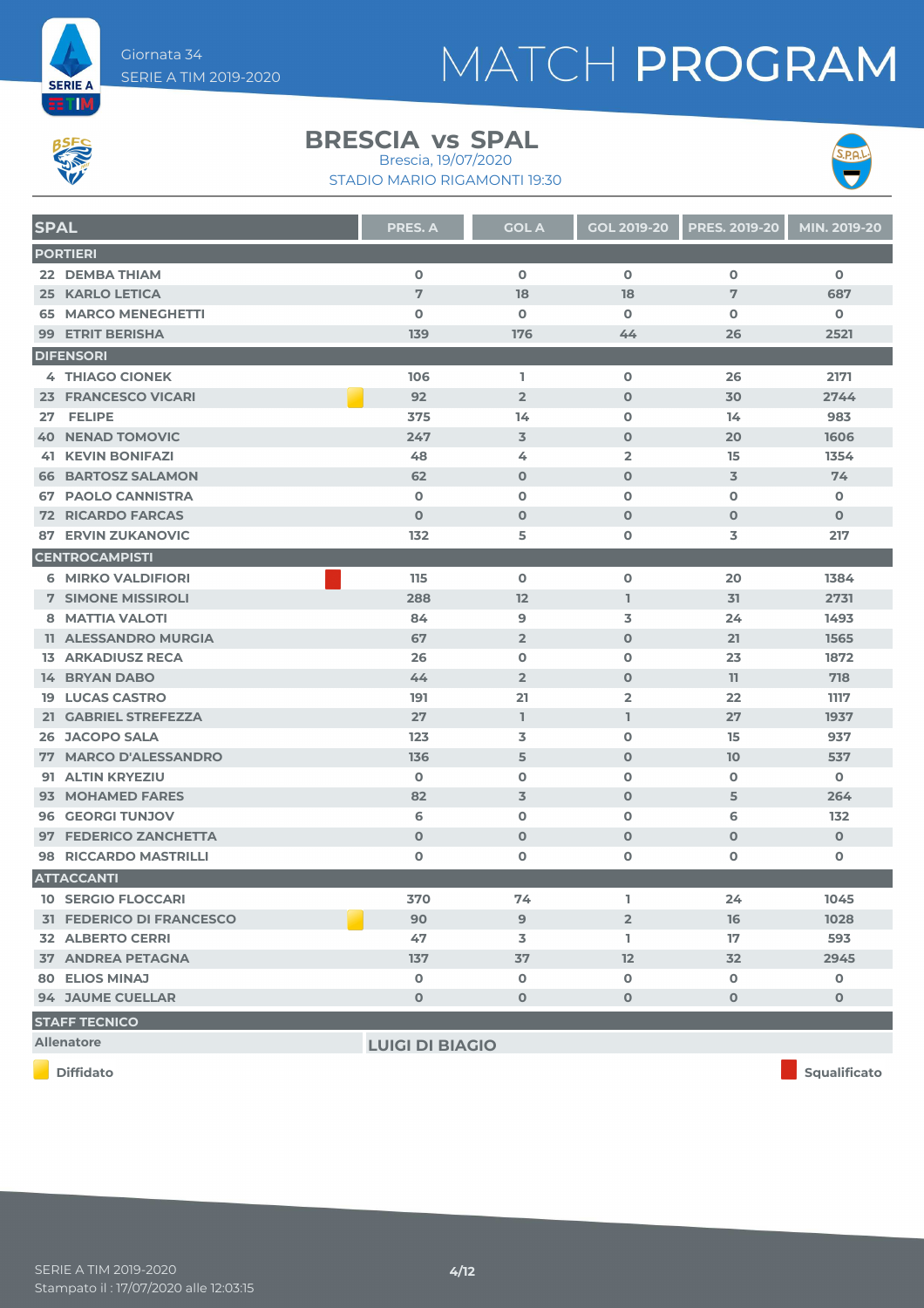



**ETM** 

**BRESCIA** vs SPAL

Brescia, 19/07/2020

STADIO MARIO RIGAMONTI 19:30



### **RENDIMENTO RECENTE**

| <b>BRESCIA</b>      |                                                                                                                                                                             |                                                                      |         |
|---------------------|-----------------------------------------------------------------------------------------------------------------------------------------------------------------------------|----------------------------------------------------------------------|---------|
| <b>33^ GIORNATA</b> | <b>ATALANTA</b>                                                                                                                                                             | <b>BRESCIA</b>                                                       |         |
| 14/07/2020          | 2'(1 <sup>°</sup> T) M. PASALIC, 25'(1 <sup>°</sup> T) M. DE ROON, 28'(1 <sup>°</sup> T) R.<br>MALINOVSKYI, 30'(1°T) D. ZAPATA, 10'(2°T) M. PASALIC,<br>13'(2°T) M. PASALIC | 8'(1°T) E. TORREGROSSA, 38'(2°T) N. SPALEK                           | $6 - 2$ |
| <b>32^ GIORNATA</b> | <b>BRESCIA</b>                                                                                                                                                              | <b>ROMA</b>                                                          |         |
| 11/07/2020          |                                                                                                                                                                             | 3'(2°T) F. FAZIO, 17'(2°T) N. KALINIC, 29'(2°T) N.<br><b>ZANIOLO</b> | $0 - 3$ |
| <b>31^ GIORNATA</b> | <b>TORINO</b>                                                                                                                                                               | <b>BRESCIA</b>                                                       |         |
| 08/07/2020          | 3'(2°T)[A] A. MATEJU, 13'(2°T) A. BELOTTI, 41'(2°T) S.<br><b>ZAZA</b>                                                                                                       | 21'(1 <sup>°</sup> T) E. TORREGROSSA                                 | $3-1$   |
| <b>30^ GIORNATA</b> | <b>BRESCIA</b>                                                                                                                                                              | <b>HELLAS VERONA</b>                                                 |         |
| 05/07/2020          | 7'(2°T) A. PAPETTI, 50'(2°T) A. DONNARUMMA                                                                                                                                  |                                                                      | $2-0$   |
| <b>29^ GIORNATA</b> | <b>INTER</b>                                                                                                                                                                | <b>BRESCIA</b>                                                       |         |
| 01/07/2020          | 5'(1°T) A. YOUNG, 20'(1°T) A. SANCHEZ, 45'(1°T) D.<br>D'AMBROSIO, 7'(2°T) R. GAGLIARDINI, 38'(2°T) C.<br>ERIKSEN, 43'(2°T) A. CANDREVA                                      |                                                                      | $6-0$   |

#### **SPAL**

| <b>33^ GIORNATA</b> | <b>SPAL</b>                                                                | <b>INTER</b>                                                                                                 |         |
|---------------------|----------------------------------------------------------------------------|--------------------------------------------------------------------------------------------------------------|---------|
| 16/07/2020          |                                                                            | 37'(1°T) A. CANDREVA, 10'(2°T) C. BIRAGHI, 15'(2°T) A.<br>SANCHEZ, 28'(2°T) R. GAGLIARDINI                   | $0 - 4$ |
| <b>32^ GIORNATA</b> | <b>GENOA</b>                                                               | <b>SPAL</b>                                                                                                  |         |
| 12/07/2020          | 24'(1°T) G. PANDEV, 9'(2°T) L. SCHONE                                      |                                                                                                              | $2 - 0$ |
| <b>31^ GIORNATA</b> | <b>SPAL</b>                                                                | <b>UDINESE</b>                                                                                               |         |
| 09/07/2020          |                                                                            | 18'(1 <sup>°</sup> T) R. DE PAUL, 35'(1 <sup>°</sup> T) S. OKAKA, 36'(2 <sup>°</sup> T) K.<br><b>LASAGNA</b> | $0 - 3$ |
| <b>30^ GIORNATA</b> | <b>SAMPDORIA</b>                                                           | <b>SPAL</b>                                                                                                  |         |
| 05/07/2020          | 12'(1°T) K. LINETTY, 45'(1°T) M. GABBIADINI, 47'(1°T) K.<br><b>LINETTY</b> |                                                                                                              | $3-0$   |
| 29^ GIORNATA        | <b>SPAL</b>                                                                | <b>MILAN</b>                                                                                                 |         |
| 01/07/2020          | 13'(1°T) M. VALOTI, 30'(1°T) S. FLOCCARI                                   | 34'(2°T) R. LEAO, 48'(2°T)[A] F. VICARI                                                                      | $2 - 2$ |

| <b>CONFRONTO SQUADRE (Valori medi)</b> | <b>BRESCIA</b> | <b>SPAL</b> |
|----------------------------------------|----------------|-------------|
| <b>Goal Fatti</b>                      | 0.91           | 0.7         |
| <b>Goal Subiti</b>                     | 2.12           | 1.88        |
| <b>Tiri totali</b>                     | 7.42           | 8.48        |
| <b>Tiri in porta</b>                   | 4.15           | 3.61        |
| <b>Assist</b>                          | 0.58           | 0.39        |
| Azioni di attacco                      | 40.18          | 43.24       |
| Passaggi riusciti                      | 265.36         | 335.64      |
| Passaggi riusciti %                    | 75%            | 80%         |
| <b>Falli Fatti</b>                     | 13.24          | 14.58       |
| <b>Falli Subiti</b>                    | 15.52          | 13.61       |
| <b>Baricentro</b>                      | 49m            | 49.63m      |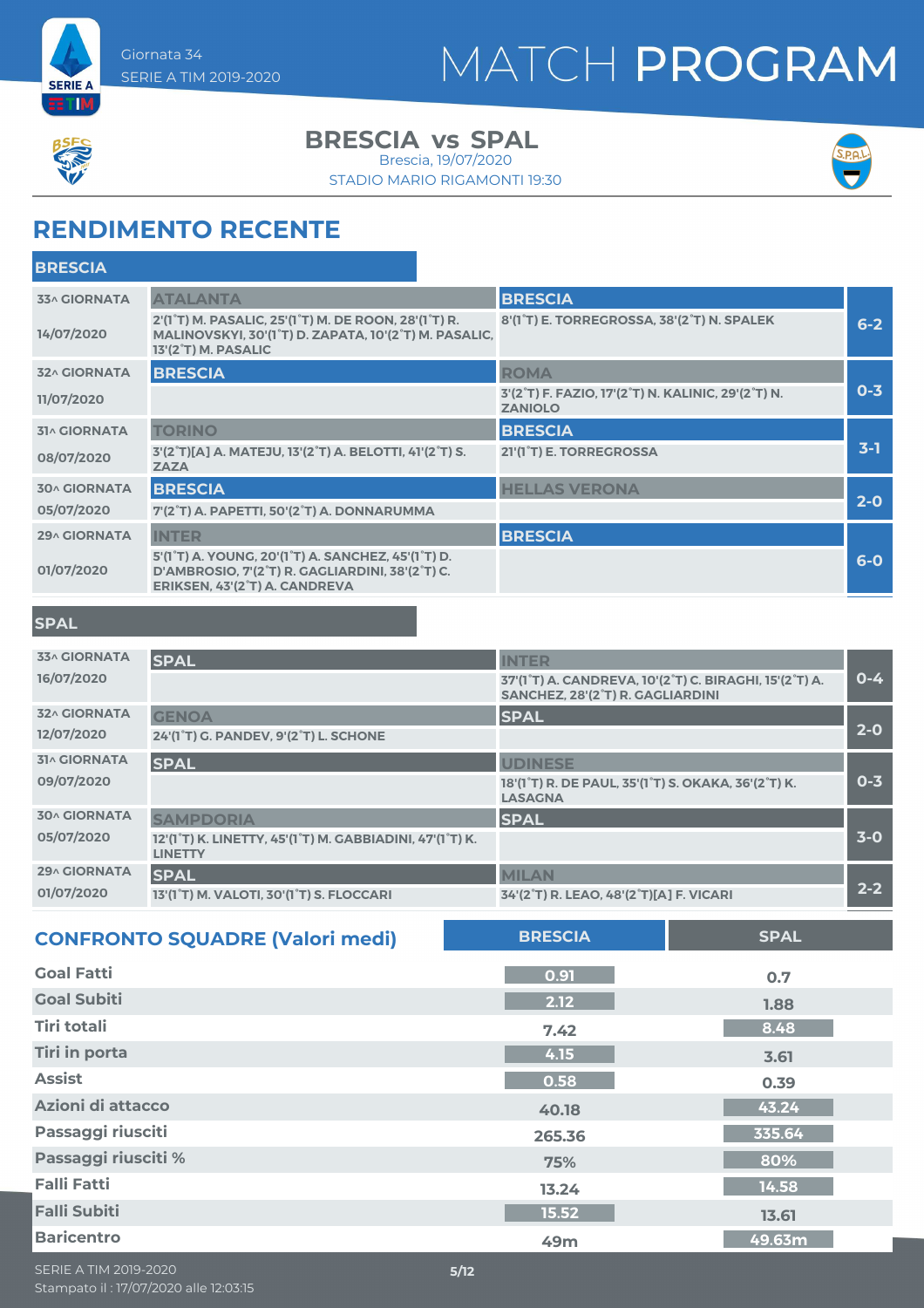



**BRESCIA** vs SPAL STADIO MARIO RIGAMONTI 19:30 Brescia, 19/07/2020



**Passaggi Chiave 2.24 1.91**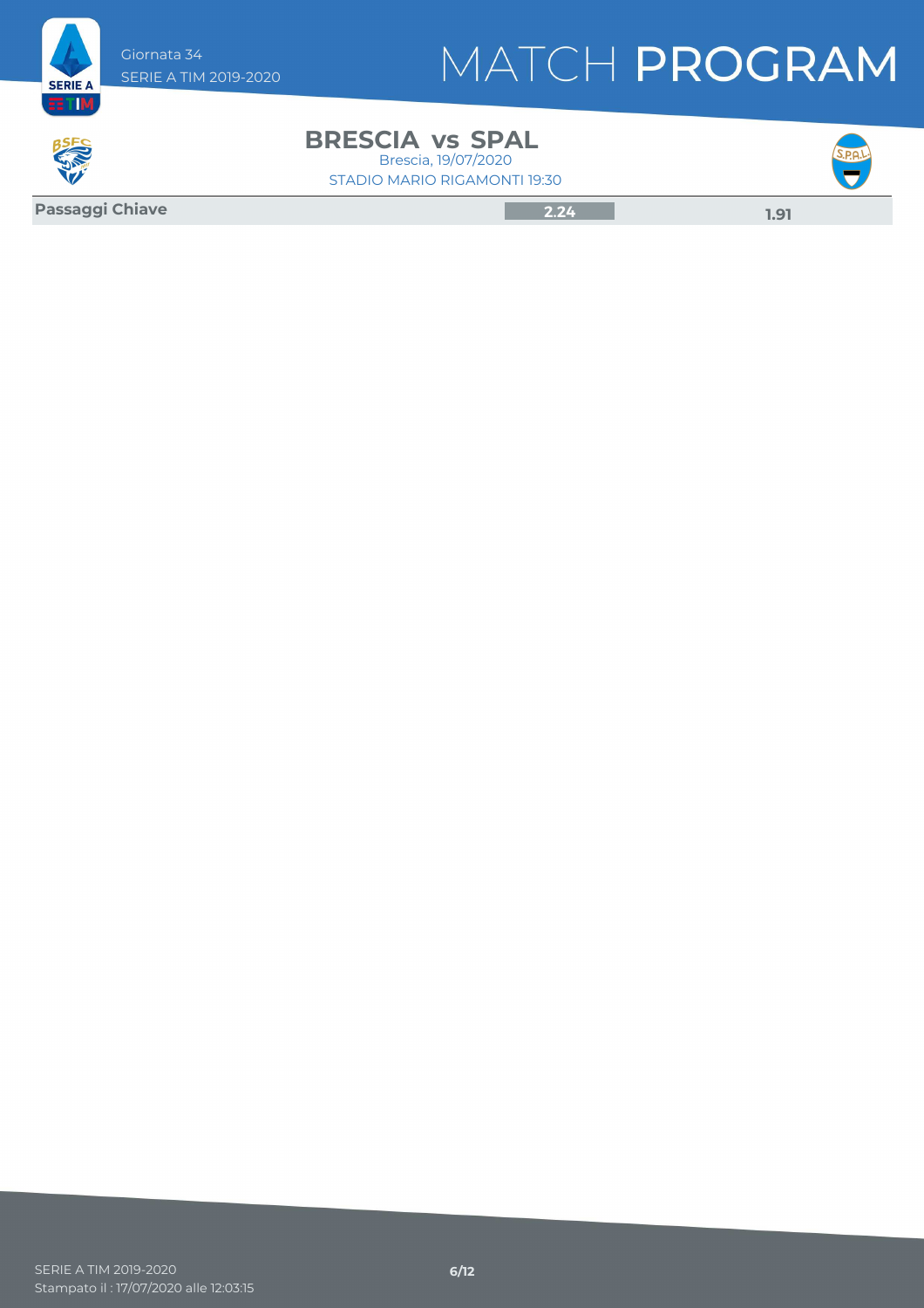

**SERIE A ETM** 

#### **BRESCIA** vs SPAL

STADIO MARIO RIGAMONTI 19:30 Brescia, 19/07/2020



### **RENDIMENTO ATLETICO \***

| <b>BRESCIA</b>           | Pres. (Min.) | Media (km) | Media<br>Sprint (Km) | <b>SPAL</b>               | Pres. (Min.) | Media (km) | Media<br>Sprint (Km) |
|--------------------------|--------------|------------|----------------------|---------------------------|--------------|------------|----------------------|
| 25 D. BISOLI             | 25 (2312')   | 11.219     | 1.105                | 7 S. MISSIROLI            | 31 (2731')   | 10.627     | 0.932                |
| 4 S. TONALI              | 30 (2732')   | 11.004     | 0.751                | <b>4</b> T. CIONEK        | 26 (2171')   | 10.325     | 0.942                |
| 32 A. PAPETTI            | 7(678)       | 10.926     | 0.689                | 40 N. TOMOVIC             | 20 (1606')   | 10.139     | 0.781                |
| 28 ROMULO                | 22 (1837')   | 10.588     | 1.2                  | 87 E. ZUKANOVIC           | 3(217)       | 10.053     | 0.688                |
| 14 J. CHANCELLOR         | 25 (2354')   | 10.544     | 0.703                | <b>11</b> A. MURGIA       | 21 (1565')   | 9.996      | 0.928                |
| <b>3</b> A. MATEJU       | 26 (2340')   | 10.386     | 0.817                | 23 F. VICARI              | 30 (2744')   | 9.803      | 0.511                |
| 15 A. CISTANA            | 21 (1978')   | 10.361     | 0.697                | <b>6</b> M. VALDIFIORI    | 20 (1384')   | 9.784      | 0.607                |
| 2 S. SABELLI             | 32 (3064')   | 10.09      | 1.006                | <b>13</b> A. RECA         | 23 (1872')   | 9.748      | 7.051                |
| 27 D. DESSENA            | 20 (1606')   | 9.951      | 0.768                | 37 A. PETAGNA             | 32 (2945')   | 9.7        | 0.695                |
| <b>18 F. AYE'</b>        | 18 (1182')   | 9.63       | 0.898                | 41 K. BONIFAZI            | 12 (1086')   | 9.658      | 0.672                |
| 19 M. MANGRAVITI         | 10 (762')    | 8.907      | 0.636                | <b>31</b> F. DI FRANCESCO | 16 (1028')   | 9.442      | 0.872                |
| 26 B. MARTELLA           | 21(1233')    | 8.63       | 0.82                 | 21 G. STREFEZZA           | 27 (1937')   | 9.113      | 0.797                |
| 7 N. SPALEK              | 21(1383)     | 8.601      | 0.919                | 8 M. VALOTI               | 24 (1493')   | 8.965      | 0.752                |
| <b>11</b> E. TORREGROSSA | 20 (1463')   | 8.533      | 0.694                | 27 FELIPE                 | 14 (983')    | 8.777      | 0.493                |
| 29 A. SEMPRINI           | 7(390)       | 8.395      | 0.632                | <b>14</b> B. DABO         | 11(718)      | 8.667      | 0.763                |
| <b>45</b> M. BALOTELLI   | 19 (1500')   | 8.384      | 0.55                 | 19 L. CASTRO              | 7(446)       | 8.462      | 0.783                |
| 31 B. BJARNASON          | 12 (804')    | 8.34       | 0.706                | <b>26</b> J. SALA         | 15 (937')    | 8.266      | 0.746                |
| 24 M. VIVIANI            | 6(267)       | 8.033      | 0.561                | <b>32</b> A. CERRI        | 6(302)       | 7.771      | 0.675                |
| 8 J. ZMRHAL              | 16 (742')    | 7.746      | 0.572                | <b>10</b> S. FLOCCARI     | 24 (1045')   | 7.3        | 0.487                |
| 9 A. DONNARUMMA          | 28 (1663')   | 7.656      | 0.645                | 77 M. D'ALESSANDRO        | 10(537)      | 7.161      | 0.609                |
| <b>5</b> D. GASTALDELLO  | 4(164)       | 5.851      | 0.289                | <b>93</b> M. FARES        | 5(264)       | 7.039      | 0.71                 |
| <b>6</b> E. NDOJ         | 16 (557')    | 5.233      | 0.585                | 96 G. TUNJOV              | 6(132)       | 4.321      | 0.337                |
| 23 S. SKRABB             | 9(266')      | 4.842      | 0.419                | <b>66</b> B. SALAMON      | 3(74)        | 3.226      | 0.186                |
| <b>16</b> A. GHEZZI      | 4(48)        | 1.894      | 0.248                |                           |              |            |                      |

**\* Le informazioni riportate sul Rendimento Atletico sono da intendersi riferite al periodo di permanenza nella squadra corrente.**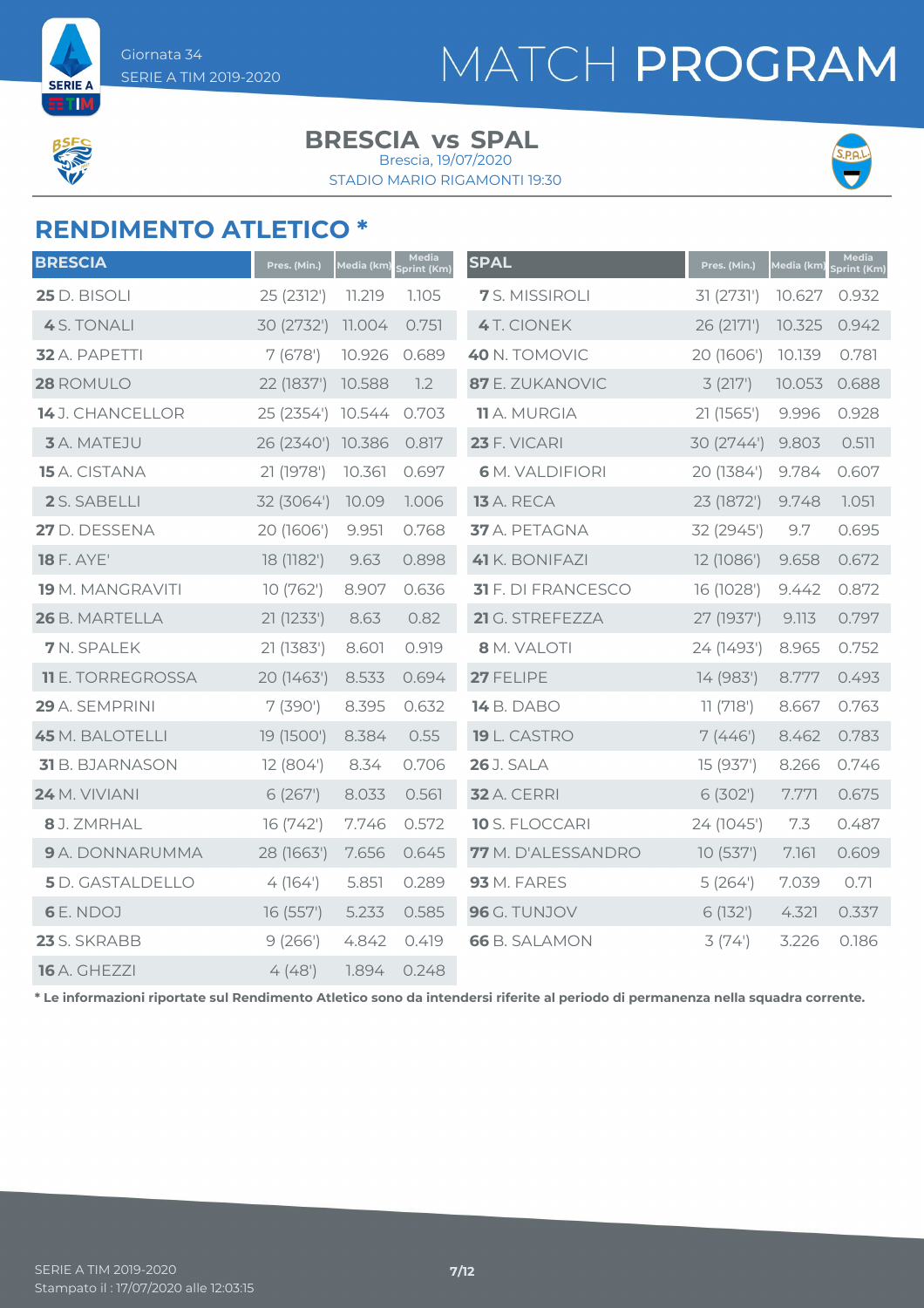

**SERIE A ETM** 

> **BRESCIA** vs SPAL Brescia, 19/07/2020

STADIO MARIO RIGAMONTI 19:30



### **GLI INCONTRI DELLA 34 ^ GIORNATA**

| <b>HELLAS VERONA</b> | <b>ATALANTA</b>  | 18/07/2020 17:15 |
|----------------------|------------------|------------------|
| <b>CAGLIARI</b>      | <b>SASSUOLO</b>  | 18/07/2020 19:30 |
| <b>MILAN</b>         | <b>BOLOGNA</b>   | 18/07/2020 21:45 |
| <b>PARMA</b>         | <b>SAMPDORIA</b> | 19/07/2020 17:15 |
| <b>BRESCIA</b>       | <b>SPAL</b>      | 19/07/2020 19:30 |
| <b>FIORENTINA</b>    | <b>TORINO</b>    | 19/07/2020 19:30 |
| <b>GENOA</b>         | <b>LECCE</b>     | 19/07/2020 19:30 |
| <b>NAPOLI</b>        | <b>UDINESE</b>   | 19/07/2020 19:30 |
| <b>ROMA</b>          | <b>INTER</b>     | 19/07/2020 21:45 |
| <b>JUVENTUS</b>      | <b>LAZIO</b>     | 20/07/2020 21:45 |

### **CLASSIFICA SERIE A**

|                      | <b>PTI</b> | <b>GIOC</b> | <b>VINTE</b>   | <b>NULLE</b>   | <b>PERSE</b> | <b>GF</b> | GS | <b>DIFF.RETI</b> |
|----------------------|------------|-------------|----------------|----------------|--------------|-----------|----|------------------|
| <b>JUVENTUS</b>      | 77         | 33          | 24             | 5              | 4            | 70        | 35 | $+35$            |
| <b>INTER</b>         | 71         | 33          | 21             | 8              | 4            | 72        | 34 | $+38$            |
| <b>ATALANTA</b>      | 70         | 33          | 21             | $\overline{7}$ | 5            | 93        | 43 | $+50$            |
| <b>LAZIO</b>         | 69         | 33          | 21             | 6              | 6            | 68        | 35 | $+33$            |
| <b>ROMA</b>          | 57         | 33          | 17             | 6              | 10           | 61        | 44 | $+17$            |
| <b>NAPOLI</b>        | 53         | 33          | 15             | 8              | 10           | 53        | 44 | $+9$             |
| <b>MILAN</b>         | 53         | 33          | 15             | 8              | 10           | 48        | 42 | $+6$             |
| <b>SASSUOLO</b>      | 47         | 33          | 13             | 8              | 12           | 62        | 57 | $+5$             |
| <b>HELLAS VERONA</b> | 44         | 33          | 11             | 11             | 11           | 41        | 41 | $\mathbf{0}$     |
| <b>BOLOGNA</b>       | 43         | 33          | 11             | 10             | 12           | 47        | 52 | $-5$             |
| <b>CAGLIARI</b>      | 41         | 33          | 10             | 11             | 12           | 48        | 49 | -1               |
| <b>PARMA</b>         | 40         | 33          | 11             | $\overline{7}$ | 15           | 45        | 47 | $-2$             |
| <b>FIORENTINA</b>    | 39         | 33          | $\overline{9}$ | 12             | 12           | 41        | 45 | $-4$             |
| <b>SAMPDORIA</b>     | 38         | 33          | 11             | 5              | 17           | 42        | 54 | $-12$            |
| <b>TORINO</b>        | 37         | 33          | 11             | 4              | 18           | 41        | 60 | $-19$            |
| <b>UDINESE</b>       | 36         | 33          | $\overline{9}$ | 9              | 15           | 31        | 46 | $-15$            |
| <b>GENOA</b>         | 30         | 33          | $\overline{7}$ | 9              | 17           | 40        | 63 | $-23$            |
| <b>LECCE</b>         | 29         | 33          | $\overline{7}$ | 8              | 18           | 41        | 74 | $-33$            |
| <b>BRESCIA</b>       | 21         | 33          | 5              | $6\phantom{1}$ | 22           | 30        | 70 | $-40$            |
| <b>SPAL</b>          | 19         | 33          | 5              | 4              | 24           | 23        | 62 | $-39$            |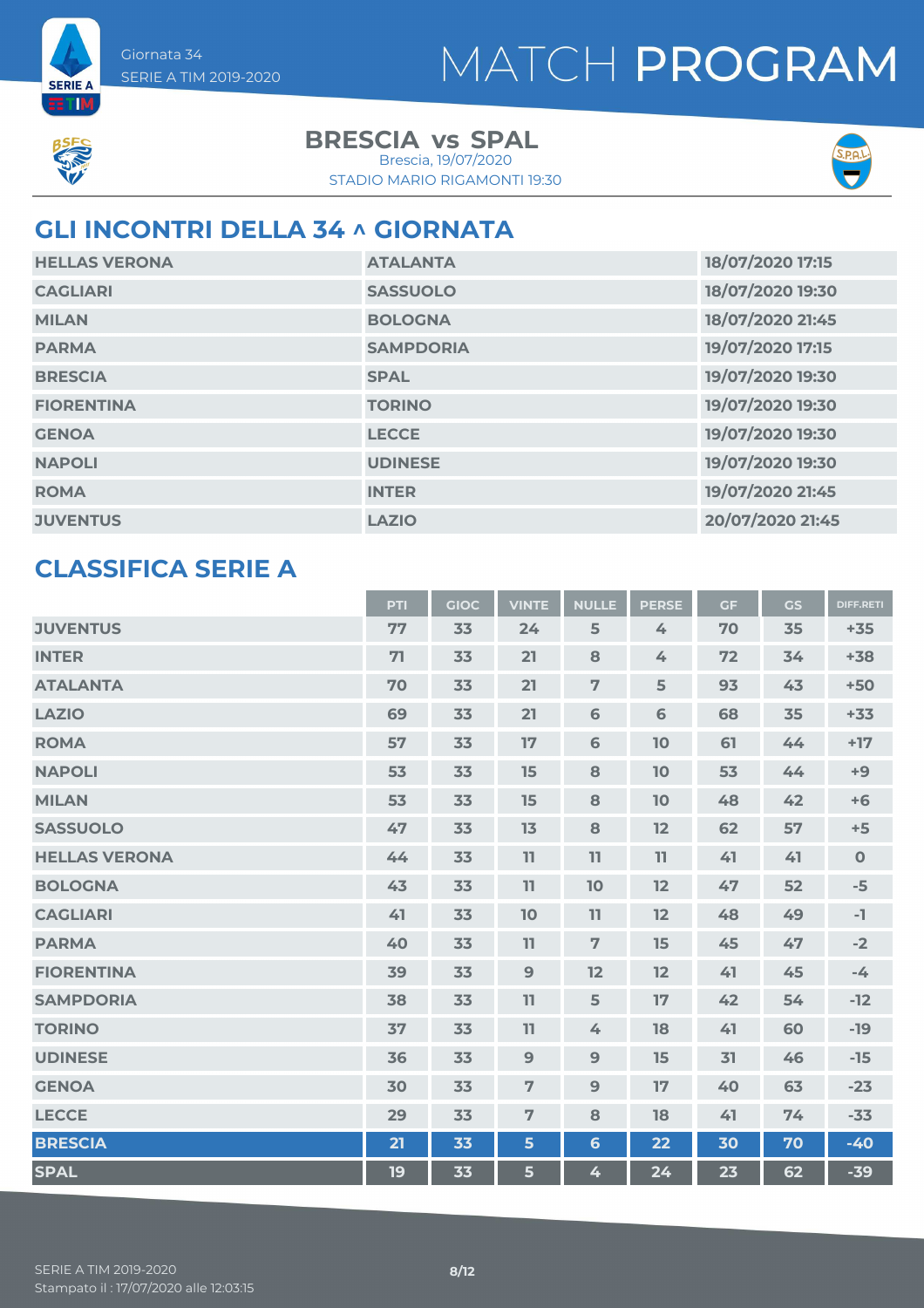



**SERIE A ETM** 

> **BRESCIA** vs SPAL Brescia, 19/07/2020

STADIO MARIO RIGAMONTI 19:30



### **CLASSIFICA GIOCATORI**

| <b>RANKING MARCATORI</b> | <b>Gol(Rigore)</b> |
|--------------------------|--------------------|
| 1 C. IMMOBILE            | LAZ 29 (11)        |
| 2 C. RONALDO             | <b>JUV 28 (11)</b> |
| <b>3 R. LUKAKU</b>       | <b>INT</b> 20(5)   |
| 4 L. MURIEL              | ATA 17 (6)         |
| 4 F. CAPUTO              | SAS 17 (1)         |
| 4 JOAO PEDRO             | CAG 17 (4)         |
| <b>7 D. ZAPATA</b>       | ATA 16 (1)         |
| <b>7</b> A. BELOTTI      | <b>TOR 16 (7)</b>  |
| 9 J. ILICIC              | <b>ATA 15 (0)</b>  |
| 9 E. DZEKO               | <b>ROM 15 (0)</b>  |

### **CLASSIFICA SQUADRE**

| <b>RANKING SQUADRE</b>     | <b>Gol - Media Gol</b> |      |
|----------------------------|------------------------|------|
| <b>ATALANTA</b>            | 93                     | 2.82 |
| <b>INTER</b>               | 72                     | 2.18 |
| <b>JUVENTUS</b><br>3       | 70                     | 2.12 |
| <b>LAZIO</b><br>4          | 68                     | 2.06 |
| <b>SASSUOLO</b><br>5       | 62                     | 1.88 |
| <b>ROMA</b><br>6           | 61                     | 1.85 |
| <b>NAPOLI</b><br>7         | 53                     | 1.61 |
| <b>CAGLIARI</b><br>8       | 48                     | 1.45 |
| <b>MILAN</b><br>8          | 48                     | 1.45 |
| <b>BOLOGNA</b><br>10       | 47                     | 1.42 |
| <b>PARMA</b><br>m          | 45                     | 1.36 |
| <b>SAMPDORIA</b>           | 42                     | 1.27 |
| <b>FIORENTINA</b><br>13    | 41                     | 1.24 |
| <b>HELLAS VERONA</b><br>13 | 41                     | 1.24 |
| <b>13 LECCE</b>            | 41                     | 1.24 |
| <b>TORINO</b><br>13        | 41                     | 1.24 |
| <b>GENOA</b><br>17         | 40                     | 1.21 |
| <b>UDINESE</b><br>18       | 31                     | 0.94 |
| <b>BRESCIA</b><br>19       | 30                     | 0.91 |
| 20 SPAL                    | 23                     | 0.7  |

|                         | <b>RANKING SQUADRE</b> | <u> Tot Tiri - In Porta - Fuori</u> |            |
|-------------------------|------------------------|-------------------------------------|------------|
|                         | <b>ATALANTA</b>        | 476 287                             | 189        |
| $\overline{\mathbf{2}}$ | <b>NAPOLI</b>          | 450 245 205                         |            |
| $\overline{\mathbf{3}}$ | <b>ROMA</b>            | 410 230 180                         |            |
| 4                       | <b>JUVENTUS</b>        | 404 232 172                         |            |
| 5                       | <b>INTER</b>           | 403 247 156                         |            |
| 6                       | <b>LAZIO</b>           | 395 224                             | <b>171</b> |
| 7                       | <b>MILAN</b>           | 373 198                             | 175        |
| 8                       | <b>BOLOGNA</b>         | 356 189 167                         |            |
| 9                       | <b>FIORENTINA</b>      | 338 185 153                         |            |
| 10                      | <b>SASSUOLO</b>        | 332 200 132                         |            |
| $\mathbf{1}$            | <b>SAMPDORIA</b>       | 325 175                             | <b>150</b> |
| 12                      | <b>CAGLIARI</b>        | 306 157                             | 149        |
| 13                      | <b>LECCE</b>           | 305 160 145                         |            |
| 14                      | <b>PARMA</b>           | 304 151 153                         |            |
| 15                      | <b>UDINESE</b>         | 295 149 146                         |            |
| 16                      | <b>HELLAS VERONA</b>   | 282 170                             | <b>112</b> |
| 17                      | <b>GENOA</b>           | 280 161                             | 119        |
| 17                      | <b>SPAL</b>            | 280<br><b>119</b>                   | 161        |
| 19 <sub>1</sub>         | <b>TORINO</b>          | 266 148                             | 118        |
|                         | 20 BRESCIA             | 245 137 108                         |            |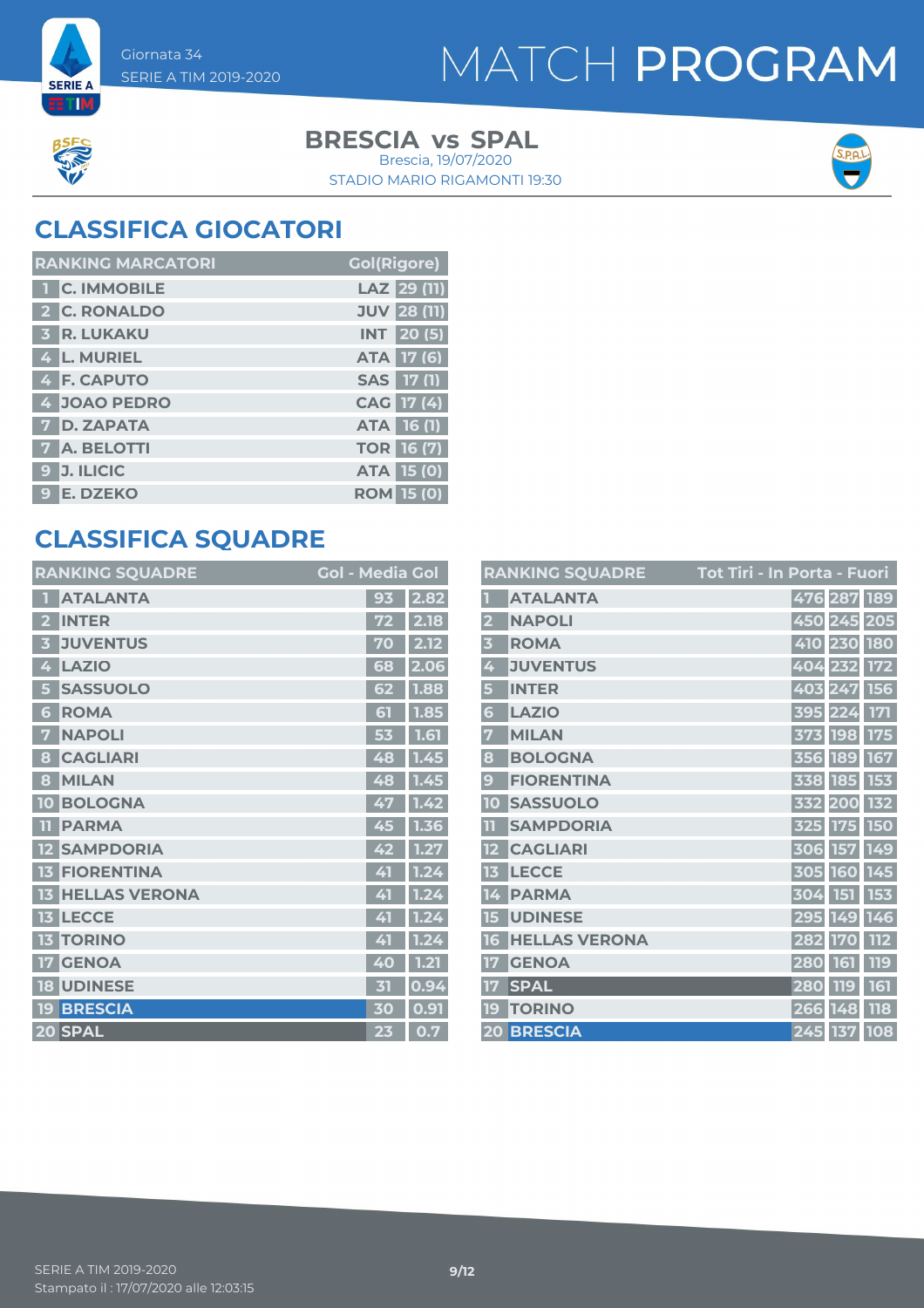Giornata 34 SERIE A TIM 2019-2020

# MATCH PROGRAM



**SERIE A** ETM.

**BRESCIA** vs SPAL



STADIO MARIO RIGAMONTI 19:30 Brescia, 19/07/2020

| <b>RANKING SQUADRE</b>     | <b>Assist</b> |
|----------------------------|---------------|
| <b>ATALANTA</b>            | 60            |
| <b>INTER</b>               | 46            |
| <b>JUVENTUS</b>            | 43            |
| <b>SASSUOLO</b><br>4       | 42            |
| <b>LAZIO</b><br>5          | 39            |
| <b>NAPOLI</b><br>6         | 38            |
| <b>ROMA</b>                | 35            |
| <b>PARMA</b><br>8          | 32            |
| <b>CAGLIARI</b><br>9       | 27            |
| <b>10 BOLOGNA</b>          | 26            |
| <b>HELLAS VERONA</b><br>וו | 23            |
| <b>LECCE</b><br>m          | 23            |
| <b>MILAN</b>               | 23            |
| <b>UDINESE</b><br>m        | 23            |
| <b>15 FIORENTINA</b>       | 22            |
| <b>16 GENOA</b>            | 21            |
| <b>16 TORINO</b>           | 21            |
| <b>18 SAMPDORIA</b>        | 20            |
| <b>19 BRESCIA</b>          | 19            |
| 20 SPAL                    | 13            |

| <b>RANKING SQUADRE</b>          | Passaggi Chiave* |      |
|---------------------------------|------------------|------|
| <b>NAPOLI</b><br>П              |                  | 4.33 |
| <b>JUVENTUS</b>                 |                  | 4.3  |
| <b>INTER</b><br>3               |                  | 4.12 |
| <b>LAZIO</b><br>4               |                  | 4.09 |
| <b>ATALANTA</b>                 |                  | 4.03 |
| <b>ROMA</b><br>6                |                  | 3.85 |
| <b>MILAN</b><br>7               |                  | 3.45 |
| <b>FIORENTINA</b><br>8          |                  | 3.33 |
| <b>SASSUOLO</b><br>$\mathbf{C}$ |                  | 3.15 |
| <b>BOLOGNA</b><br>10            |                  | 3.12 |
| <b>TI</b> CAGLIARI              |                  | 3.03 |
| <b>12 HELLAS VERONA</b>         |                  | 2.88 |
| <b>13 SAMPDORIA</b>             |                  | 2.82 |
| <b>13 UDINESE</b>               |                  | 2.82 |
| <b>15 PARMA</b>                 |                  | 2.55 |
| <b>16 TORINO</b>                |                  | 2.52 |
| <b>GENOA</b><br>17 <sup>7</sup> |                  | 2.48 |
| <b>18 LECCE</b>                 |                  | 2.39 |
| <b>19 BRESCIA</b>               |                  | 2.24 |
| 20 SPAL                         |                  | 1.91 |
| * Valori medi per partita.      |                  |      |

|                | <b>RANKING SQUADRE</b>     | <u>Passaggi riusciti - % *</u> |        |           |       |
|----------------|----------------------------|--------------------------------|--------|-----------|-------|
| п              | <b>NAPOLI</b>              |                                | 536.61 |           | 87    |
| 2 <sup>1</sup> | <b>JUVENTUS</b>            |                                | 511.39 |           | 87    |
| 3              | <b>ATALANTA</b>            |                                | 473.18 |           | 84    |
| 4              | <b>SASSUOLO</b>            |                                | 470.03 |           | 86    |
| 5              | <b>INTER</b>               |                                | 445.58 |           | 84    |
| 6              | <b>MILAN</b>               |                                | 440.85 |           | 84    |
| 7              | <b>ROMA</b>                |                                | 411.39 |           | 84    |
| 8              | <b>LAZIO</b>               |                                | 408.55 |           | 84    |
| $\mathbf{g}$   | <b>BOLOGNA</b>             |                                | 372.73 |           | 80    |
| $10-10$        | <b>GENOA</b>               |                                | 371.91 |           | 81    |
| 11             | <b>FIORENTINA</b>          |                                | 350.39 |           | 81    |
|                | <b>12 CAGLIARI</b>         |                                | 348.24 |           | 80    |
|                | <b>13 UDINESE</b>          |                                | 348.12 |           | 81    |
|                | <b>14 HELLAS VERONA</b>    |                                | 337.24 |           | 77    |
|                | <b>15 SPAL</b>             |                                | 335.64 |           | 80    |
|                | <b>16 LECCE</b>            |                                | 331.27 |           | 80    |
|                | <b>17 TORINO</b>           |                                | 315.91 |           | 78    |
|                | <b>18 PARMA</b>            |                                | 301.3  |           | 79    |
|                | <b>19 SAMPDORIA</b>        |                                | 298.3  |           | 76    |
|                | <b>20 BRESCIA</b>          |                                | 265.36 |           | 75    |
|                | * Valori medi per partita. |                                |        |           |       |
|                | <b>RANKING SQUADRE</b>     |                                |        | Recuperi* |       |
| П              | <b>HELLAS VERONA</b>       |                                |        |           | 85.88 |
|                | 2 PARMA                    |                                |        |           | 81.79 |
| 3 <sup>1</sup> | <b>TORINO</b>              |                                |        |           | 79.79 |
|                | 4 UDINESE                  |                                |        |           | 78.55 |
| 5              | <b>SAMPDORIA</b>           |                                |        |           | 76.09 |

| <b>PARMA</b><br>2                 | 81.79 |
|-----------------------------------|-------|
| <b>TORINO</b><br>3                | 79.79 |
| <b>UDINESE</b><br>4               | 78.55 |
| <b>SAMPDORIA</b><br>5             | 76.09 |
| <b>ATALANTA</b><br>6              | 75.39 |
| <b>GENOA</b><br>7                 | 75.3  |
| <b>BRESCIA</b><br>8               | 74.7  |
| <b>FIORENTINA</b><br>$\mathbf{C}$ | 73.94 |
| <b>BOLOGNA</b><br>10              | 72.27 |
| <b>SPAL</b><br>11                 | 72.21 |
| <b>INTER</b>                      | 71.82 |
| <b>CAGLIARI</b><br><b>13</b>      | 71.42 |
| <b>ROMA</b><br>4                  | 71.21 |
| <b>LAZIO</b><br>15                | 68.12 |
| <b>MILAN</b><br>16                | 67.18 |
| <b>JUVENTUS</b><br>17             | 66.67 |
| <b>18 LECCE</b>                   | 63.27 |
| <b>SASSUOLO</b><br>19             | 59.36 |
| <b>20 NAPOLI</b>                  | 58.94 |
|                                   |       |

\* Valori medi per partita.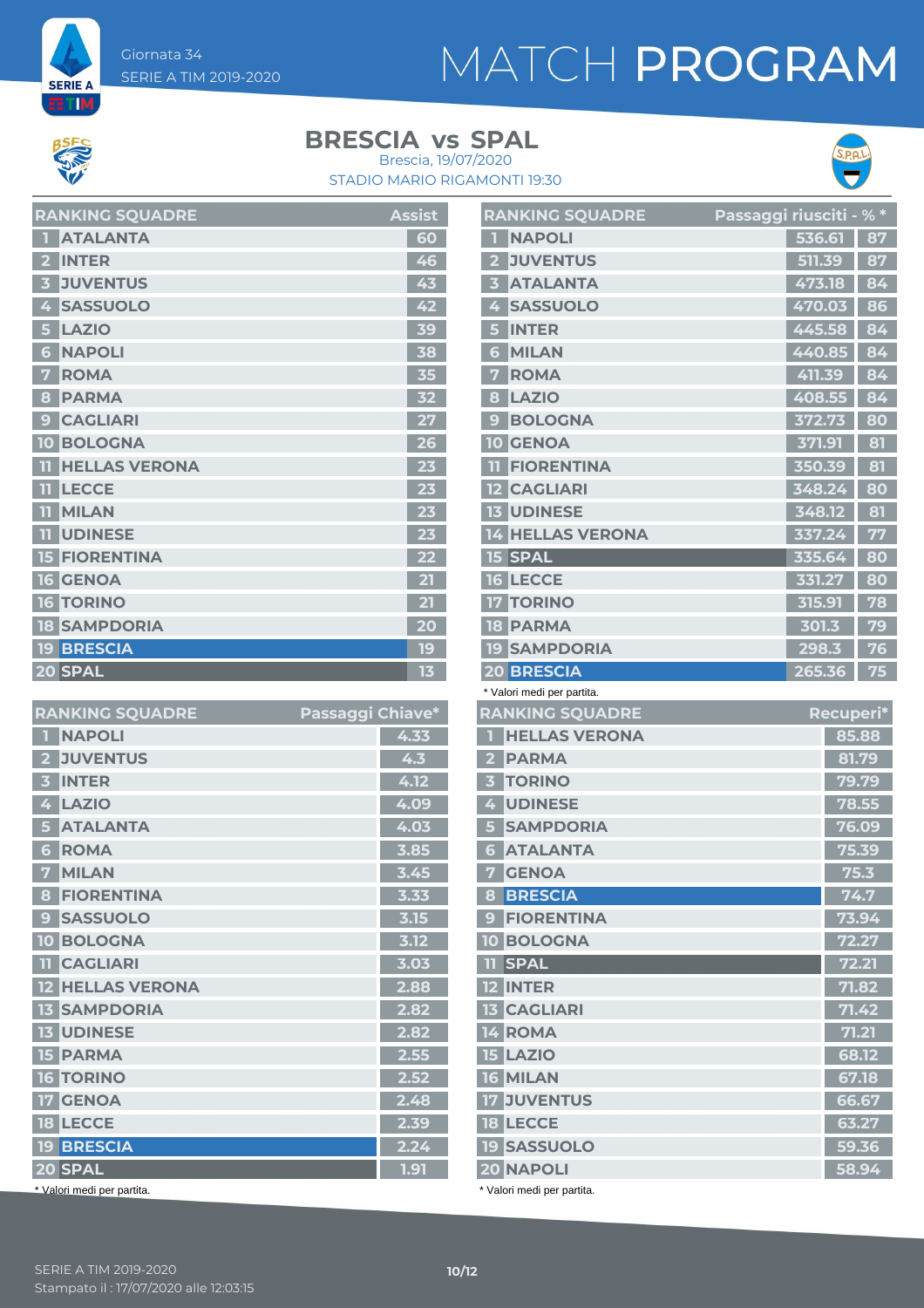Giornata 34 SERIE A TIM 2019-2020

# MATCH PROGRAM



**SERIE A** ET M

### **BRESCIA** vs SPAL





| <b>RANKING SQUADRE</b>  | Tot. Parate - Media | <b>RANKING SQUADRE</b> | <b>Media Km</b> |
|-------------------------|---------------------|------------------------|-----------------|
| <b>T</b> LECCE          | 154 4.67            | <b>T</b> INTER         | 111.88          |
| <b>SPAL</b>             | $147$ 4.45          | 2 HELLAS VERONA        | 109.791         |
| <b>3 BRESCIA</b>        | $147$ 4.45          | 3 LAZIO                | 109.332         |
| 4 PARMA                 | $146$ 4.42          | 4 ROMA                 | 109.055         |
| <b>5 TORINO</b>         | 143 4.33            | <b>5 JUVENTUS</b>      | 109.024         |
| <b>6 GENOA</b>          | 134 4.06            | <b>6 PARMA</b>         | 108.889         |
| <b>UDINESE</b>          | 133 4.03            | <b>7 LECCE</b>         | 108.757         |
| 8 CAGLIARI              | 129 3.91            | 8 BOLOGNA              | 108.61          |
| <b>9 SASSUOLO</b>       | $124$ 3.76          | 9 NAPOLI               | 108.537         |
| <b>10 HELLAS VERONA</b> | 117 3.55            | 10 ATALANTA            | 108.381         |
| <b>TI FIORENTINA</b>    | $114$ 3.45          | <b>TI SAMPDORIA</b>    | 108.203         |
| <b>12 JUVENTUS</b>      | $114$ 3.45          | <b>12 FIORENTINA</b>   | 107.669         |
| <b>13 LAZIO</b>         | $113$ 3.42          | 13 SPAL                | 107.662         |
| 14 BOLOGNA              | $111$ 3.36          | 14 MILAN               | 107.625         |
| <b>15 ROMA</b>          | $111$ 3.36          | <b>15 SASSUOLO</b>     | 107.532         |
| <b>16 SAMPDORIA</b>     | 108 3.27            | <b>16 UDINESE</b>      | 107.416         |
| 17 MILAN                | $107$ 3.24          | <b>17 BRESCIA</b>      | 107.236         |
| <b>18 NAPOLI</b>        | $93 \mid 2.82$      | <b>18 GENOA</b>        | 106.586         |
| 19 ATALANTA             | 87 2.64             | <b>19 CAGLIARI</b>     | 105.645         |
| 20 INTER                | 78 2.36             | 20 TORINO              | 104.196         |